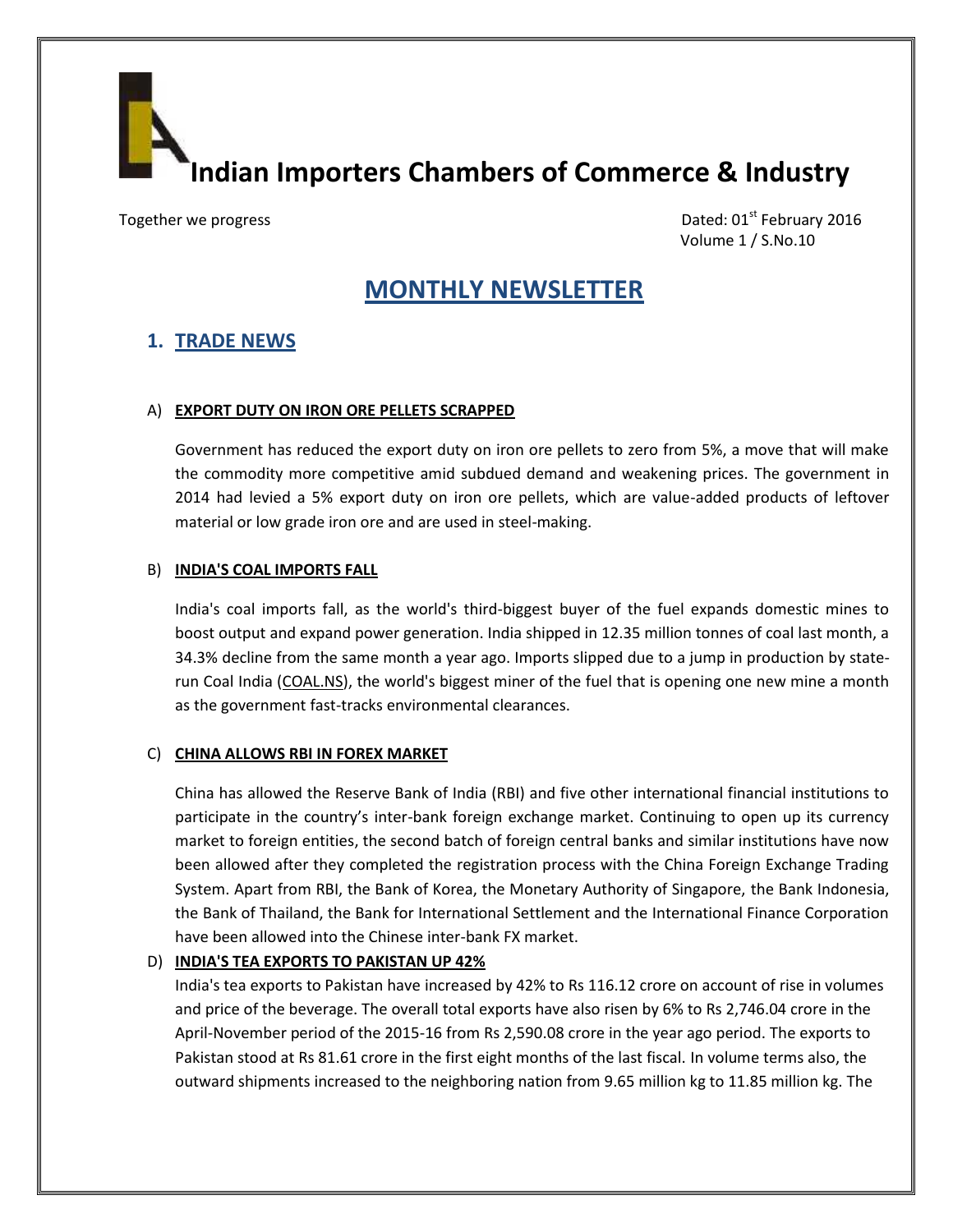total tea exported from India in the period under review also rose to 141.07 million kg from 129.82 million kg. India is the world's second-biggest tea producer and also one of its largest consumer.

## E) **INDIAN TRADE DEFICIT WITH CHINA RISES TO \$45 BILLION MARK**

India's trade deficit with China has risen to a whopping \$45 billion, with bilateral trade remaining far below the ambitious \$100 billion-mark set for 2015 by the two countries. Bilateral trade was \$71.63 billion for 2015. Indian exports to China fell by over 18% last year and were pegged at \$13.38 billion. China exported goods worth \$58.25 billion in the same period. The latest figures revealed the nature of imbalance in bilateral trade – while India mostly exports raw materials to China, the latter ships back finished goods. Significant Chinese investment is expected in 2016, with the figure being pegged at around \$3 billion.

# F) **VEGETABLE OILS IMPORT UP 24%**

India's vegetable oil imports rose 24% last month to 14.18 lakh tonnes on sharp jump in shipments of RBD palmolein, owing to low global prices. India imports palm oil mainly from Indonesia and Malaysia and a small quantity of crude soft oils, including soyabean oil from Latin America. Sunflower oil is imported from Ukraine and Russia.

# G) **GOVT HIKES IMPORT DUTY ON CERTAIN MEDICAL DEVICES**

To provide impetus to domestic medical devices sector, the government has increased import duty on certain specified equipment to 7.5% from 5% earlier. Simultaneously, the exemption from additional customs duty (SAD) on these medical devices has also been withdrawn, and they will now attract 4% SAD. The concessional basic customs duty on hospital equipment for use in hospitals run by government or registered societies, and certain assistive devices, rehabilitation aids and other goods for disabled will however continue.

## H) **INDIA EYES \$300MN GARMENT-TEXTILE INDUSTRIAL PARK NEAR HO CHI MINH CITY**

India is planning to establish a US\$300 million industrial park specializing in garment and textile material production near the southern Vietnamese economic hub of Ho Chi Minh City. The new industrial park will focus on producing products related to textile and fabric materials. Although Vietnam is one of the leading countries in exporting garments, it is dependent on other nations – mostly China – for its textile input. Vietnam imported more than \$440 million worth of textile products from India during the financial year ending March 2014, with the main items being polyester viscose and synthetic fabric, polyester wool fabric, and polyester filament yarn. India's exports of synthetic fiber to Vietnam went up from \$36 million in 2009 to \$89.09 million last year, an increase of 146%. The cooperation between India and Vietnam will bring mutual benefits: a new export market for India and an ample material supply for Vietnam. If the industrial park in the south of Vietnam is established and developed effectively, Synthetic and Rayon Textiles Export Promotion Council of India (SRTEPC) will consider another one with the same operational model in the north.

## I) **DOMESTIC TYRE COMPANIES SEEK PROTECTION AGAINST DUMPING FROM CHINA**

Domestic tyre manufacturers have called for imposition of anti-dumping duty and hiking of customs duty on cheap bus and truck radials from China. In order to cut imports from China, the domestic industry wants strict adherence to Bureau of Indian Standards (BIS) mark on tyre products, especially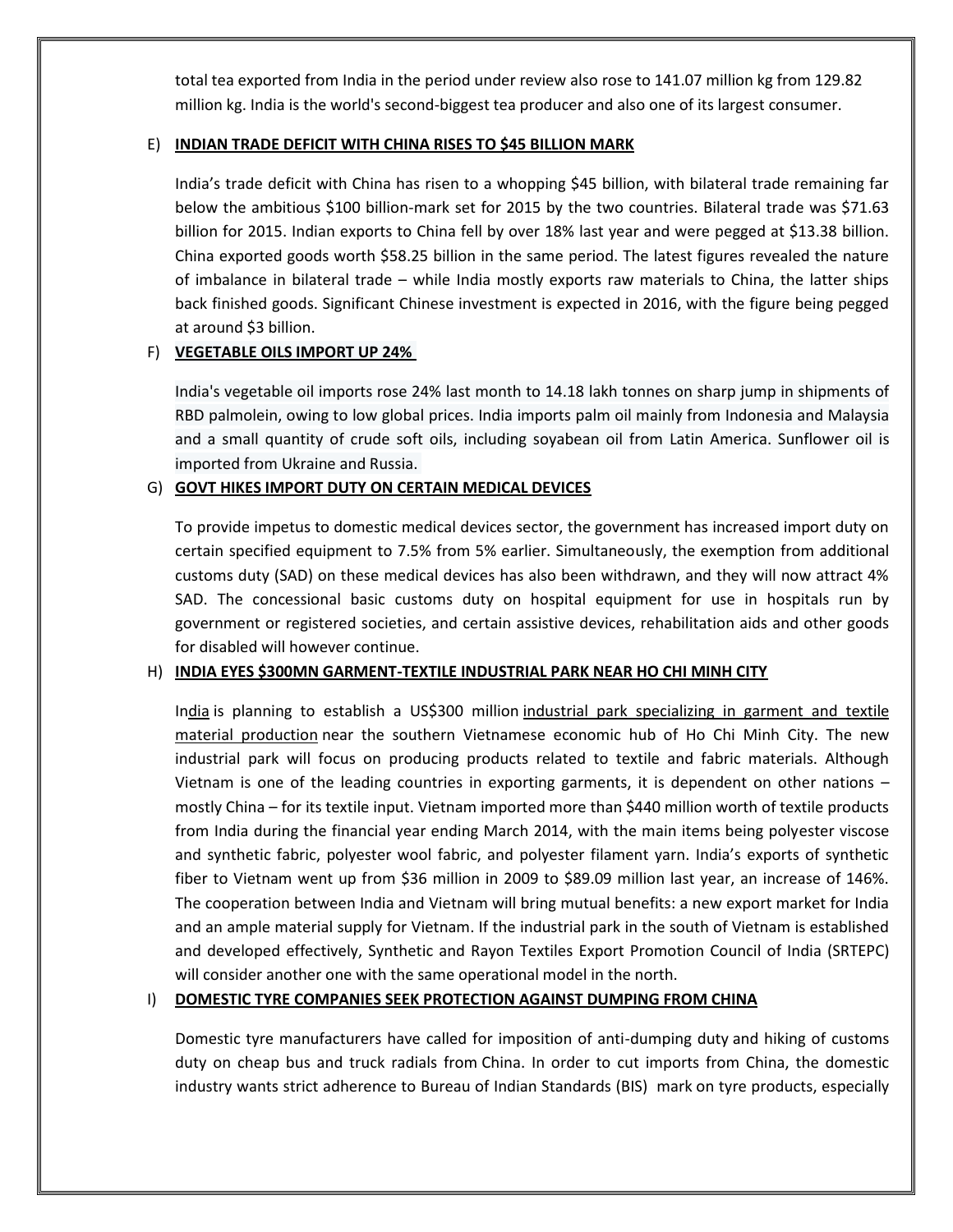those made by Chinese companies. As a corrective measure, customs duty on tyres need to be increased from 10% to 30%. Currently tyres can be imported at much lower duties under various trade agreements. On the other hand, Chinese government continues to provide multiple direct and indirect subsidies to push exports. Therefore, import prices from China continue to be much lower than from other countries. Besides, huge surplus capacities in China are abetting dumping of tyres in India.

## J) **COCA COLA TO ENTER DAIRY DRINKS SEGMENT IN INDIA WITH VIO BRAND**

Beverages major Coca Cola announced its foray into value-added dairy drinks segment in the Indian market with Vio brand. The company, which will introduce two flavours under Vio, has tied up with Reliance Retail as part of pilot launch to make the brand available exclusively across the latter's 500 stores. Vio will be available in 'Kesar Treat' and 'Almond Delight' variants, priced at Rs 25 per 200 ml pack. Vio will be rolled out across modern retail stores in India on February 3 and later on will move into traditional distribution chain.

# **2. FDI**

# A) **FDI INTO INDIA UP 75% IN 2015**

Foreign Direct Investment flows into India nearly doubled in 2015 while the US emerged as the top host country for FDI last year. India's FDI investment increased from USD 33.9 billion to USD 59.4 billion which marks a 75%. Asia remained the largest FDI recipient region in the world, surpassing half a trillion US dollars and accounting for one-third of the global FDI flows. The US bounced back as the top host country for FDI in 2015 with FDI worth USD 384 billion, followed by Hong Kong (USD 163 billion), China (USD 136 billion), Netherlands (USD 90 billion), the UK (USD 68 billion), Singapore (USD 65 billion), India (USD 59 billion), Brazil (USD 56 billion), Canada (USD 45 billion) and France (USD 44 billion) as the top 10 FDI host economies of the world. FDI flows to the developed countries bounced back sharply reaching their second highest level ever at USD 936 billion. In Africa, Latin America as well as transition economies there was a decline in FDI last year partly because of stumbling commodity prices and regional instability.

## B) **GOLDMAN SACHS TO ACQUIRE 50% STAKE IN WHITE GOODS MAKER AMBER FOR NEARLY \$60M**

Global investment firm Goldman Sachs Group Inc. is set to invest about Rs.400 crore in Amber Enterprises Pvt. Ltd, one of the largest original equipment manufacturers (OEMs) of consumer durables in India. Amber manufactures air conditioners, microwaves, components for refrigerators and other consumer durables for companies such as LG Electronics India Pvt. Ltd, Panasonic Corp., Philips India Ltd, Whirlpool of India Ltd, Videocon Industries Ltd, Godrej Industries Ltd, Blue Star Ltd and Voltas Ltd.

## C) **SOFTBANK INVESTS RS 100 CRORE MORE IN HOUSING.COM**

Japan-based SoftBank has invested an additional Rs 100 crore in Housing.com to drive the growth of the realty portal. The company did not disclose the SoftBank's increase in stake after the fresh infusion of Rs 100 crore. SoftBank had over 30% stake in the portal. Softbank is one of the world's largest and most successful investors. Housing.com has established a focused strategy on buying and selling homes, the largest and most lucrative segment of the real estate market.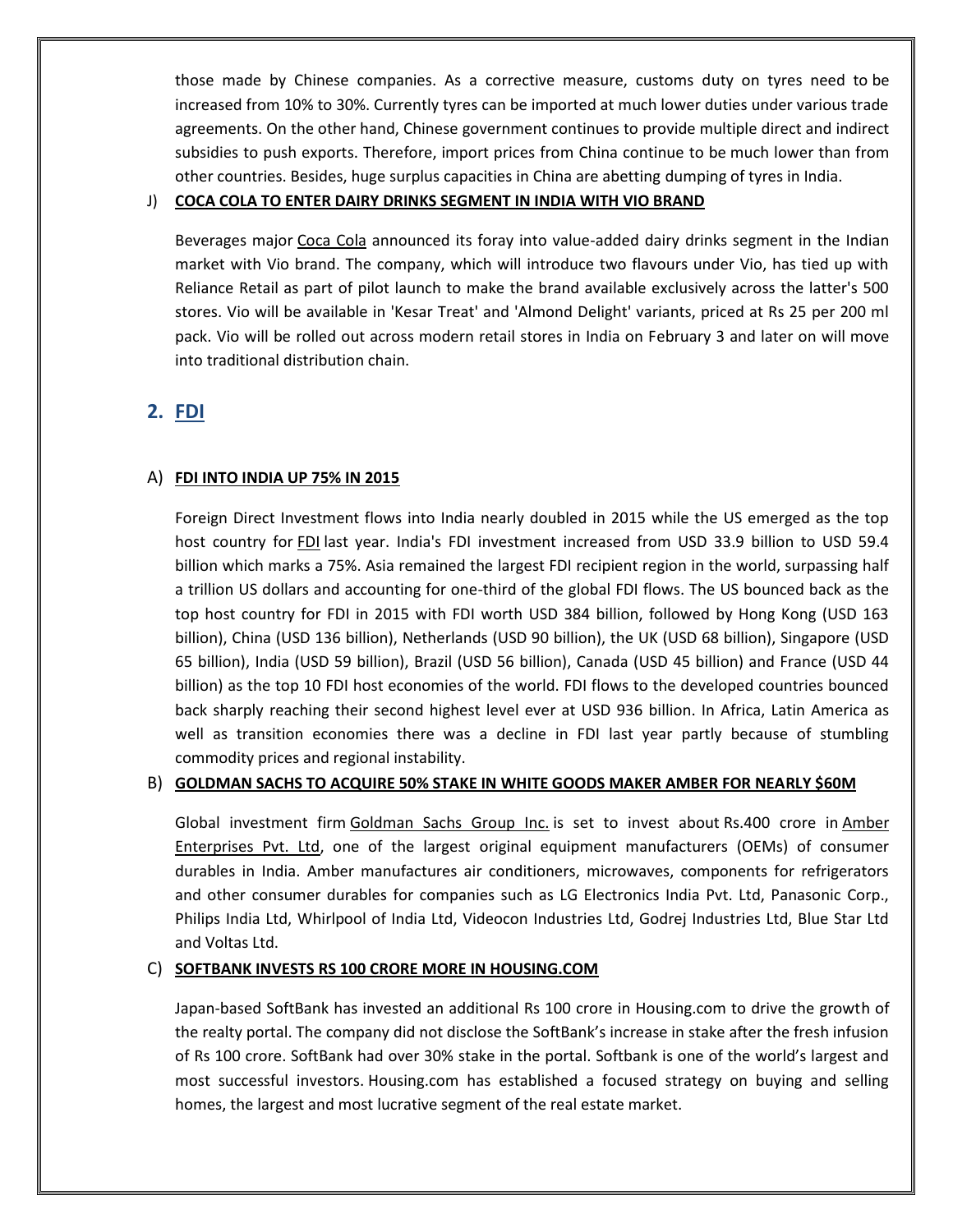# **3. ECONOMY**

### A) **INDIAN ECONOMY TO OUTSHINE CHINA'S IN 2016; TO CLOCK 7.7% GROWTH**

India will be a "star performer" among emerging market economies and is expected to clock 7.7% growth in 2016, which outshone China for the second consecutive year. According to the global consultancy firm Pricewaterhouse Cooper, of the emerging economies, only India is expected to grow faster in 2016. Among the seven emerging economies (China, India, Brazil, Mexico, Russia, Indonesia and Turkey), India will be a "star performer", while the Brazilian and Russian economies will contract and China will slow down.

### B) **INDIA INC BORROWED 10% LESS FROM FOREIGN MARKETS IN 2015**

India Inc raised \$3.16 billion from overseas markets in November 2015, down 9.5% from a year ago. Of the total borrowings, by way of external commercial borrowings and foreign currency convertible bonds, \$2.11 billion was raised through the approval process while \$1.05 billion came through automatic route.

# **4. NEWS**

## A) **INDIA TOPS REMITTANCE RECEIPTS GLOBALLY WITH \$72.2 BILLION**

Total remittance flows to India touched a staggering \$72.2 billion in 2015, making it the highest recipient worldwide. China ranks second, with remittance flows expected to touch \$63.9 billion, followed by the Philippines (\$29.7 billion), Mexico (\$25.7 billion) and France (\$24.6 billion). Migrants from India are largely concentrated in the United Arab Emirates (2.3 million), followed by the US (2.1 million), Saudi Arabia (2 million) and Pakistan (1.4 million). These four countries along with Kuwait and Qatar account for roughly 69% of total remittance flows into India. The United Arab Emirates leads the pack with transfers through this corridor touch approximately \$13.2 billion in 2015. It is followed closely by the US (\$11.5 billion), Saudi Arabia (\$11 billion), Pakistan (\$4.9 billion), Kuwait (\$4.8 billion), and Qatar (\$4.2 billion).

## B) **INDIA LARGEST RECIPIENT OF LOANS FROM WORLD BANK FOR 70 YEARS**

India is the largest recipient of loans from the World Bank, amounting to \$102.1 billion, between 1945 and 2015, according to the Bank's lending report. India's loans from the World Bank stand at \$104 billion as on December 31, 2015. The World Bank has disbursed \$73 billion, with India repaying \$37 billion. The World Bank has been lending funds to India for rural and urban development projects related to transport, water and irrigation, health, power and agriculture. India is followed by Brazil (\$58.8 billion) China (\$55.6 billion) Mexico (\$54 billion) Indonesia (\$50.5 billion) Turkey (\$38 billion) Argentina (\$30.6 billion) Pakistan (\$27.7 billion) Bangladesh (\$23.5 billion) Colombia (\$21.7 billion). These are the top ten World Bank borrowers between 1945 and 2015.

## C) **INDIA HAS LARGEST DIASPORA POPULATION IN WORLD**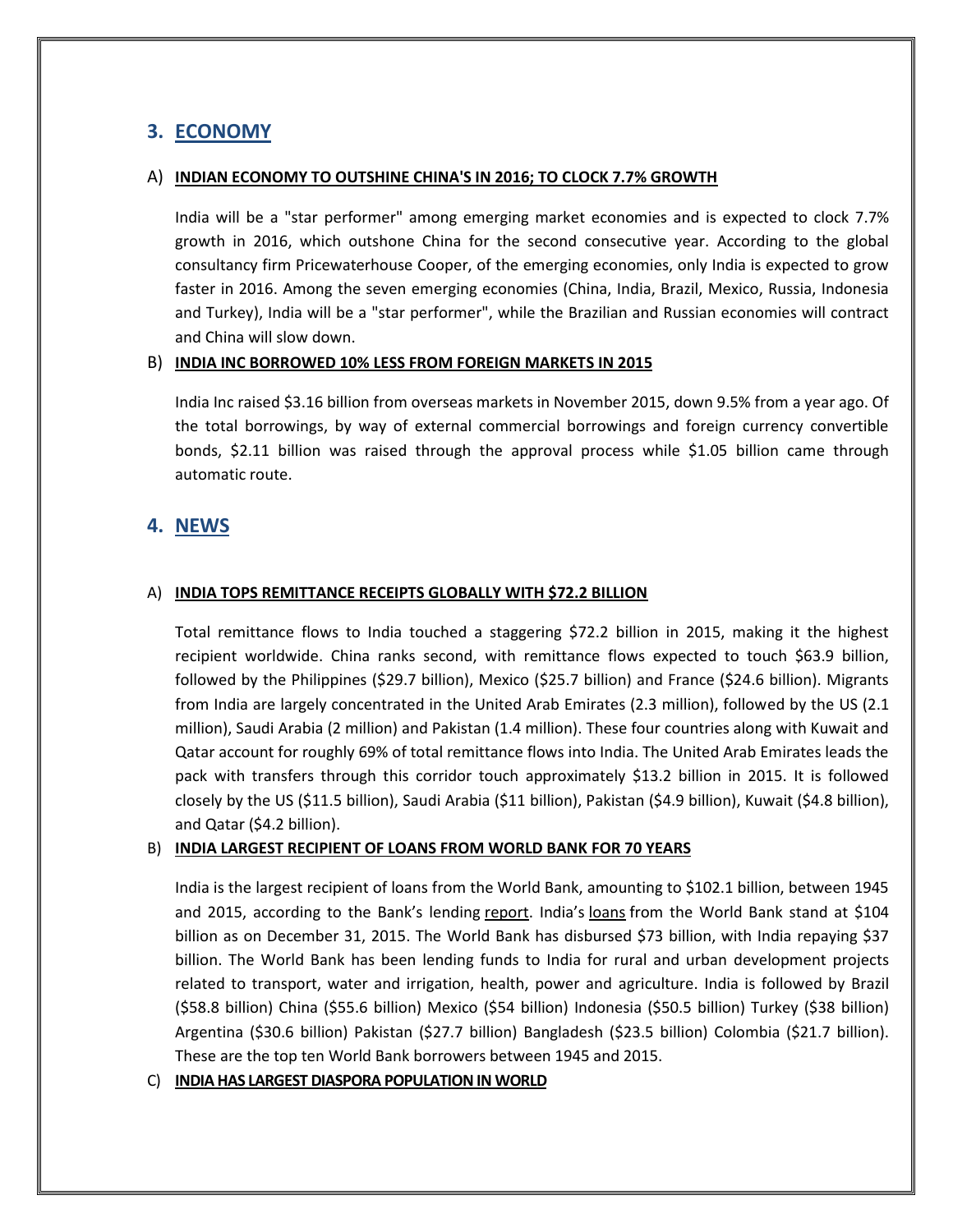India's diaspora population is the largest in the world with 16 million people from India living outside their country in 2015. India is followed by Mexico and Russia. In 2015, Mexico's diaspora population stood at 12 million. Other countries with large diasporas included Russia, China, Bangladesh, Pakistan and Ukraine.

## D) **INDIA 2ND LARGEST FRUIT PRODUCER IN WORLD**

Fruit production has surged impressively, making India the second largest global producer behind China. Grapes occupy the premier position in exports with 107.3 thousand tonnes valued at Rs 1,086 crore in 2014-15. Other fruits which attained significant position in exports are banana and mango. India is second in the list of major fruit producing countries ahead of the US, Brazil, Spain, Mexico, Italy, Indonesia, the Philippines and Turkey. China tops the list of fruit production with 154.364 million tonnes (MT) in 2013 followed by India (82.631 MT), Brazil (37.774 MT), USA (26.986 MT), Spain (17.699 MT), Mexico (17.553 MT), Italy (16.371 MT) and Indonesia (16.003 MT). Surprisingly, despite being weak, India's productivity is better than China and Spain's.

# E) **MANDARIN CROWD INDIA'S CITRUS BASKET**

Mandarin orange is most common among citrus fruits grown in India, occupying nearly 40% of the total area under citrus cultivation. The most important commercial citrus species in India are the mandarin, sweet orange and acid lime sharing 41%, 23% and 23% respectively of all citrus fruits produced in the country. The citrus industry in India is the third largest fruit industry after mango and banana. India ranks  $9<sup>th</sup>$  among top orange producing countries contributing 3% to the world's total orange production. Only 1.72% of the country's production is exported.

# F) **JAPANESE AGENCY TO LEND RS 4,000 CRORE FOR TWO NORTHEAST HIGHWAY PROJECTS**

The Japan International Cooperation Agency (JICA) has pledged a loan for around Rs 4,000 crore for two major highways projects in Mizoram and Meghalaya. The first project in Mizoram is to improve 380km of NH-54 between Aizwal and Tuipang. The second project is improvement of 40km of NH-51 between Tura and Dalu in Meghalaya. India is also seeking a loan from Asian Development Bank for the Imphal-Moreh road, which will improve transport network in the region.

# G) **NATURAL RUBBER IMPORTS ONLY VIA CHENNAI AND MUMBAI PORTS**

To restrict cheap imports of natural rubber of all varieties/forms, the government today allowed inbound shipments of the commodity through only two sea ports of Chennai and Nhava Sheva. The move is aimed at discouraging imports of natural rubber.

# H) **INDIA RANKED 22ND AMONG WORLD'S BEST COUNTRIES**

India was ranked 22nd on an inaugural list of the world's best countries and is topped by Germany. Apart from Germany being in the first position, other countries in the top five are Canada (2), the UK (3), the US (4) and Sweden (5). China is ranked 17th on the list, which ranked 60 countries on the basis of sustainability, adventure, cultural influence, entrepreneurship and economic influence.

# I) **MOU SIGNED WITH FRENCH AGENCY FOR DEVELOPMENT OF CHANDIGARH AS SMART CITY**

The UT Administration has signed a memorandum of understanding (MoU) with France for development of Chandigarh as a smart city. The French government will provide technical assistance on urban development. Experts in the fields of urban transport, water and waste treatment, solar energy, urban planning, architecture and heritage will assist the city with their smart city development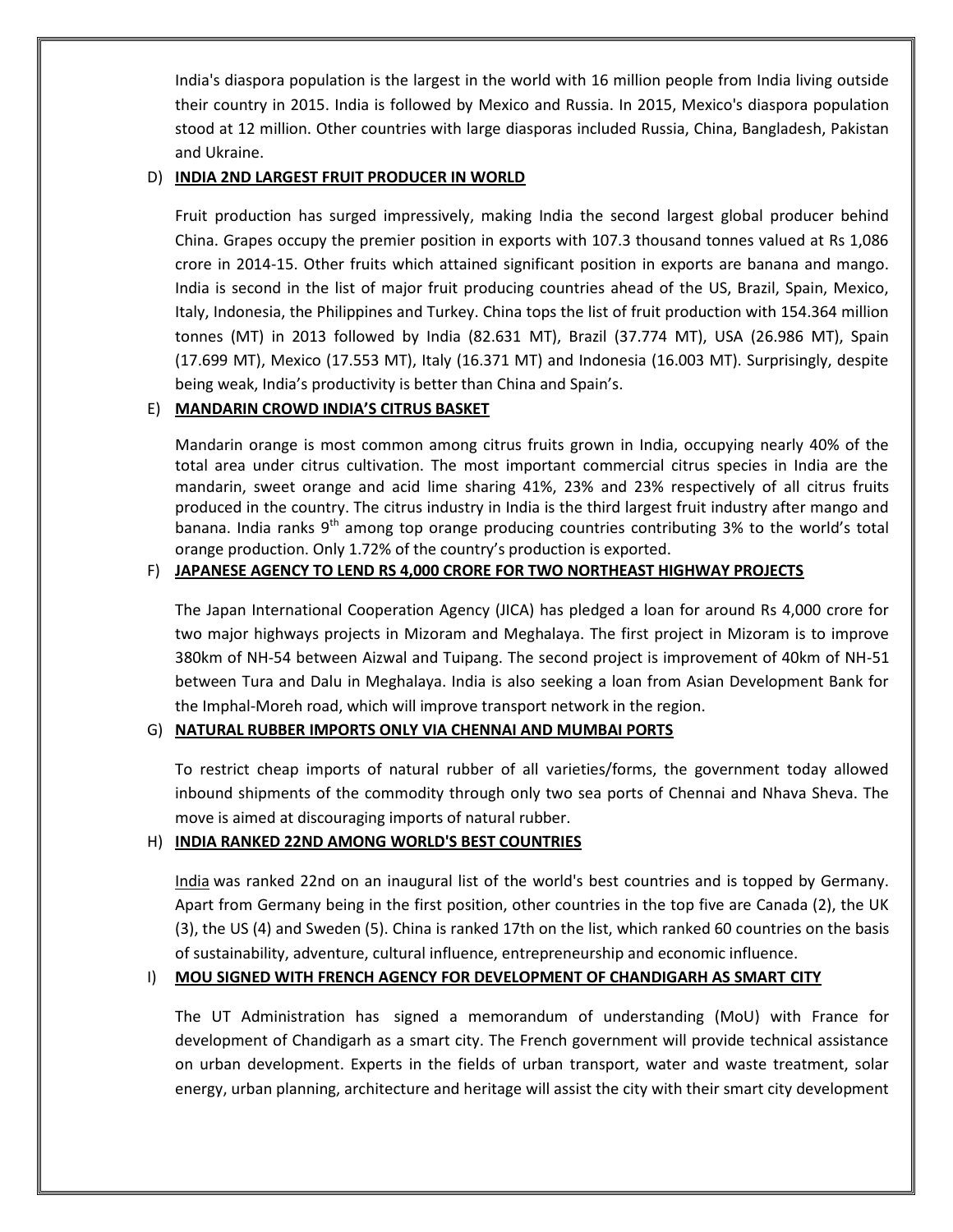plans. France had committed to helping three Indian cities — Chandigarh, Nagpur and Puducherry in being developed into smart cities.

# J) **INDIA TO BUILD SATELLITE TRACKING STATION IN VIETNAM**

India will set up a satellite tracking and imaging centre in southern Vietnam that will give Hanoi access to pictures from Indian earth observation satellites that cover the region, including China and the South China Sea. The move, which could irritate Beijing, deepens ties between India and Vietnam. The state-run Indian Space Research Organisation (ISRO) will fund and set up the satellite tracking and data reception centre in Ho Chi Minh City to monitor Indian satellite launches, the Indian officials said. Indian media put the cost at around \$23 million. The tracking station will be the first such foreign facility in Vietnam.

# **5. IMPORTANT ACTIVITIES**

| Sr. No. | <b>Date</b>                                    | <b>Activities</b>                                                                                                                                                                                                             |
|---------|------------------------------------------------|-------------------------------------------------------------------------------------------------------------------------------------------------------------------------------------------------------------------------------|
| 1.      | 5 <sup>th</sup> January 2016                   | Meeting in Slovenia embassy with Mr. Boris Jelovsek,<br>Minister Plenipotentiary to discuss economic matters                                                                                                                  |
| 2.      | $\overline{5^{th}}$ January 2016               | Members attended Piano concerts at Indian<br>International Center, New Delhi organized by Italian<br>Culture. The musician is a famous Italian, Mr. Gabrie<br>Carcano.                                                        |
| 3.      | 7 <sup>th</sup> January 2016                   | Chinese footwear company dealing in finished footwear,<br>leather and shoe fitment visited IICCI office                                                                                                                       |
| 4.      | $8^{th}$ – 9 <sup>th</sup> January 2016        | IICCI Executive, Mr. Hargovind Singh with Chinese<br>delegation to Agra to visit various shoe manufacturers<br>for finalization of export orders                                                                              |
| 5.      | 11 <sup>th</sup> January 2016                  | Meeting with India China Economic Council (ICEC) to<br>discuss cooperation with regard to Chinese trade fair.                                                                                                                 |
| 6.      | 13 <sup>th</sup> January 2016                  | President, Vice Presidents attended Interactive Session<br>on doing business with SAARC countries at FIEO, Niryat<br>Bhawan, New Delhi followed by lunch.                                                                     |
| 7.      | 14 <sup>th</sup> January 2016                  | President and members attended China Year celebrated<br>with Huangmei Opera at Sirifort Auditorium, Khel Gaon<br>Road, New Delhi                                                                                              |
| 8.      | 15 <sup>th</sup> January 2016                  | President, Vice President and other members attended<br>dinner for India South Korean Business Conclave at<br>Ambassador residence                                                                                            |
| 9.      | 20 <sup>th</sup> January 2016                  | Members attended Session on branding products for<br>International Market at FIEO, Niryat Bhawan, New Delhi<br>followed by high tea.                                                                                          |
| 10.     | 21st January 2016                              | President & Vice President attended reception of India<br>Canada Business Council at Taj Mahal Hotel                                                                                                                          |
| 11.     | 22 <sup>nd</sup> January 2016                  | Members attended 9 <sup>th</sup> Beinnial International conference<br>of Indian Ports, Shipping and Logistic                                                                                                                  |
| 12.     | $23^{\text{rd}} - 24^{\text{th}}$ January 2016 | President, Vice President visited Chandigarh chapter to<br>discuss the New Year plan 2016. Meeting was presided<br>by Mr. A S Bindra, President, Punjab Chapter and was<br>attended by our Vice President, Mr. Vikram Bansal, |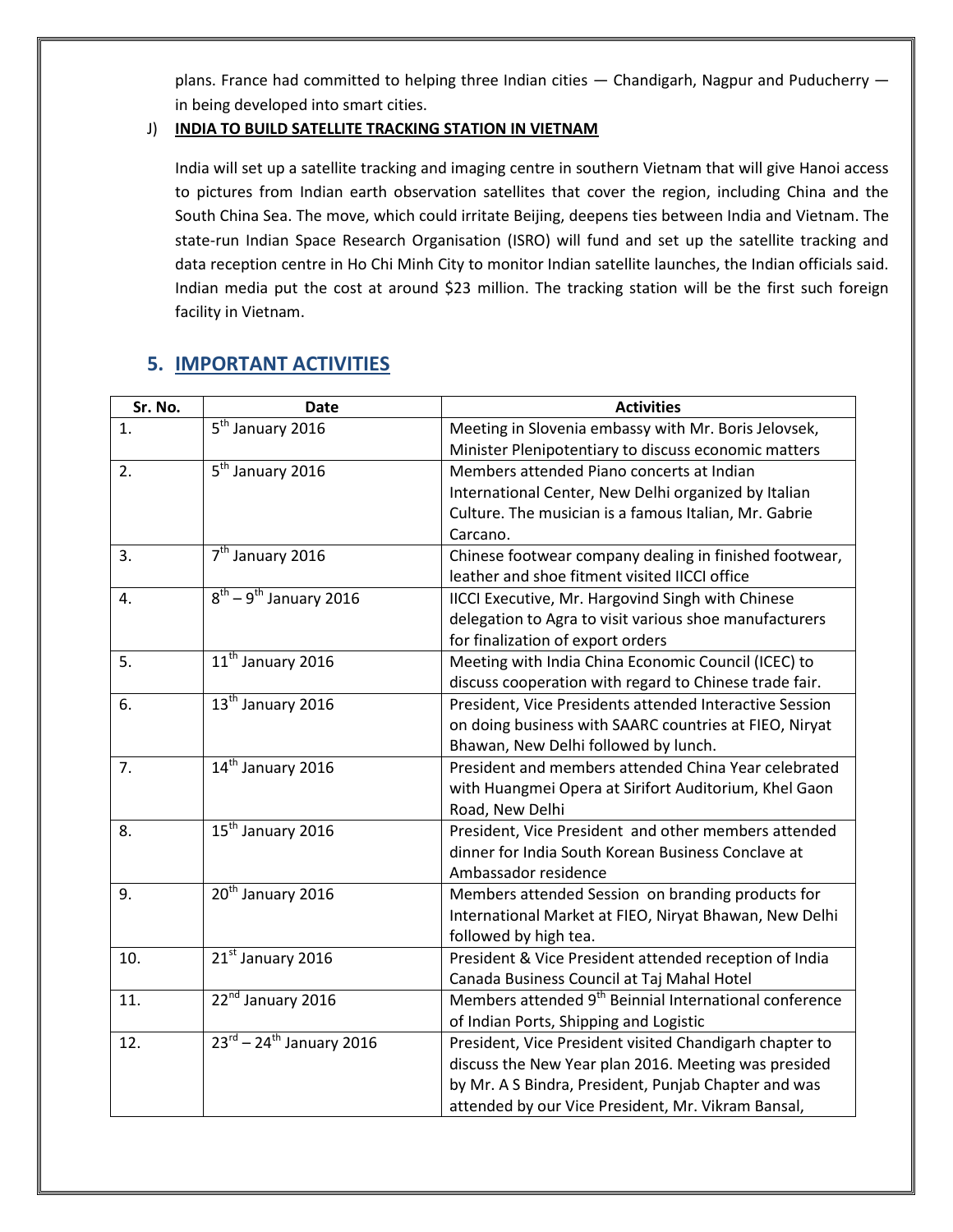|     |                               | Ambala Chapter and Mr. Raj Kumar Bhatia, Resident       |
|-----|-------------------------------|---------------------------------------------------------|
|     |                               | Director, Chandigarh chapter and other members          |
| 13. | 28 <sup>th</sup> January 2016 | President, Vice President met H.E. Ambassador of        |
|     |                               | Slovenia, H.E.Jozef Drofenik to discuss investment      |
|     |                               | proposals and joint ventures.                           |
| 14. | 28 <sup>th</sup> January 2016 | Dinner hosted by President at his residence for Mr.     |
|     |                               | Bindhu Jha, MLA and spouse Special Envoy for            |
|     |                               | International Trade, Government of Manitoba, Canada     |
| 15. | 29 <sup>th</sup> January 2016 | President and Vice President attended dinner organized  |
|     |                               | by Indo Nippon Golf Club Chief Guest, H.E. Ambassador   |
|     |                               | of Japan at Assocham House, Chanakyapuri, New Delhi     |
| 16. | 30 <sup>th</sup> January 2016 | President & Mr. Bindhu Jha, MLA, Special Envoy for      |
|     |                               | International Trade, Government of Manitoba, Canada     |
|     |                               | attended international discussion and G2B session       |
|     |                               | organized by Russian Federation at Taj Palace Hotel at  |
|     |                               | 11am onwards                                            |
| 17. | $30th$ January 2016           | President and other members attended Vietnam Lunar      |
|     |                               | New Year Party "TET" at embassy of Vietnam,             |
|     |                               | Chanakyapuri, New Delhi                                 |
| 18. | $30th$ January 2016           | President met business delegation of Russian regions at |
|     |                               | the embassy, Chanakyapuri, New Delhi followed by        |
|     |                               | dinner                                                  |
|     |                               |                                                         |

# **6. GOVERNMENT CIRCULARS AND POLICIES**

## A) **FASSI ISSUES NEW RULES FOR IMPORTS**

India's food regulator has issued new rules for importing products, seeking to address concerns over the entry of sub-standard items and simplify the process by setting shelf-life norms and relaxing labeling guidelines. No food article will be allowed unless it has 60% of its shelf life remaining when it is cleared from customs, according to the new rules. Companies must register with the Directorate General of Foreign Trade and possess a valid import-export code, apart from an FBO license to import food. This is a new clause in the regulations. Importers will be allowed to affix a single, non-detachable sticker to rectify labeling errors related to the name and address of the importer, the FSSAI logo and license number and the symbols for non-vegetarian and vegetarian food items. The earlier rules didn't allow such errors to be corrected.

## B) **GOVERNMENT LIKELY TO CAP TRADING MARGIN ON DRUGS AT 35%**

Drug prices may come down sharply in the coming days as government is likely to cap the trading margin on medicines at 35%. Chemists and wholesalers are charging margins as high as 2000-3000% in some medicines. Therefore, there is a huge difference between the costing of medicine to retailer and its selling price.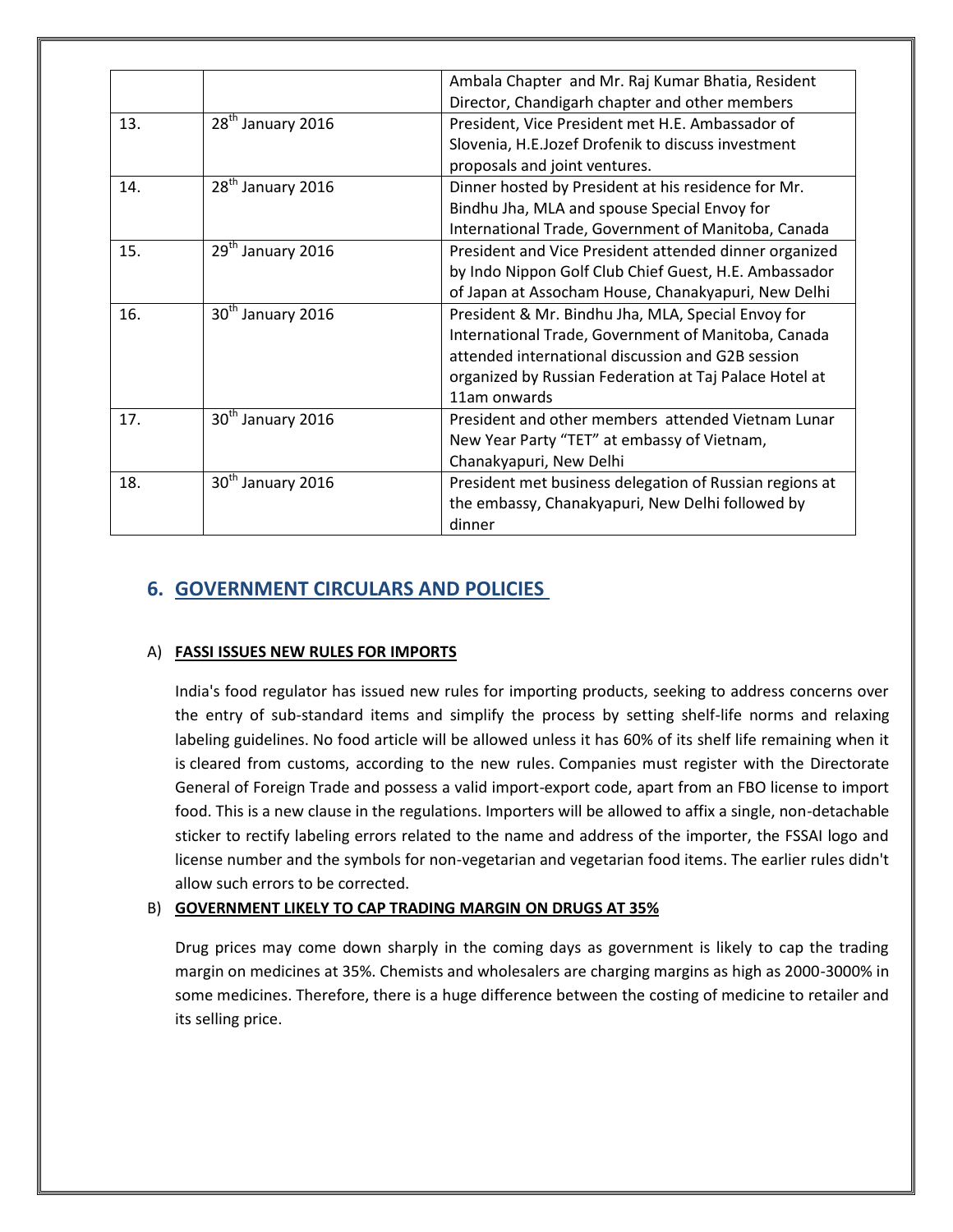# **7. FOREIGN NEWS**

#### A) **GLOBAL FOOD PRICES DOWN BY 19% IN 2015**

International food prices dipped by 19% in the last year, the fourth consecutive annual fall, due to substantial decline in dairy, sugar and vegetable oil prices. The maximum fall was witnessed in dairy prices, which fell by 28.5% compared to 2014, marking its lowest since 2009. Sugar prices, which were down by 21% from 2014 levels. Vegetable oil prices also came down last year by 19% in comparison to 2014 prices, while cereal prices fell by 15.4% in 2015. Abundant supplies in the face of a timid world demand and an appreciating US dollar are the main reasons for the general weakness that has dominated food prices in 2015 .

### B) **CHINESE TOURISTS SPEND \$229B IN 2015**

China's position as one of the top global sources of tourists, in terms of both number of trips and money spent during international travel. By the start of November 2015, the top five favorite destinations for Chinese travelers were South Korea (representing a traveler increase of 112% since 2011), Thailand (up 263%), Hong Kong (up 37%), Japan (up 157%) and Taiwan (up 54%). Europe remains the most popular destination for Chinese travelling outside of Asia, showing an increase of 97% in the number of air and overnight visits in the last four years. This is followed by North America (up 151%) and the Middle East (up 177%). Africa remains the destination least visited by Chinese tourists.

#### C) **RASGAS TO EXPORT LNG TO BANGLADESH**

Qatar has appointed RasGas Company Limited (RasGas) for exporting liquefied natural gas (LNG) to Bangladesh. Bangladesh's state-run Petrobangla has signed a deal with Qatar's RasGas in Doha to facilitate import of LNG. RagGas is one of the world's premier integrated LNG enterprises.

## D) **IRAN MAKES OIL SLIP BELOW \$28**

Oil is flowing like milk & honey in the US, with the Iran tap being opened. So plentiful is the supply that in North Dakota buyers need to be paid to take a particular type of oil. Iran is beginning efforts to boost production and exports by 500,000 barrels a day now that sanctions have been lifted. Oil is plentiful and cheap in the U.S. Flint Hills Resources LLC, the refining arm of billionaire brothers Charles and David Koch's industrial empire, said it offered to pay \$1.50 a barrel Friday for North Dakota Sour, a high-sulfur grade of crude.

## C) **CHINA POSTS SLOWEST ECONOMIC GROWTH IN 25 YEARS**

For the first time in 25 years, China's economy grew at its slowest pace at 6.9% in 2015, sparking global concerns over the health of the world's second largest economy. The growth rate, released by China's the National Bureau of Statistics (NBS) today, moderated to 6.85% for the fourth quarter, the lowest quarterly rate since the global financial crisis in 2009, and 6.9% for 2015. As per the new data, China's GDP reached 67.67 trillion yuan (about \$ 10.3 trillion) in 2015, with the service sector accounting for 50.5%, the first time the ratio exceeded 50% overtaking the manufacturing.